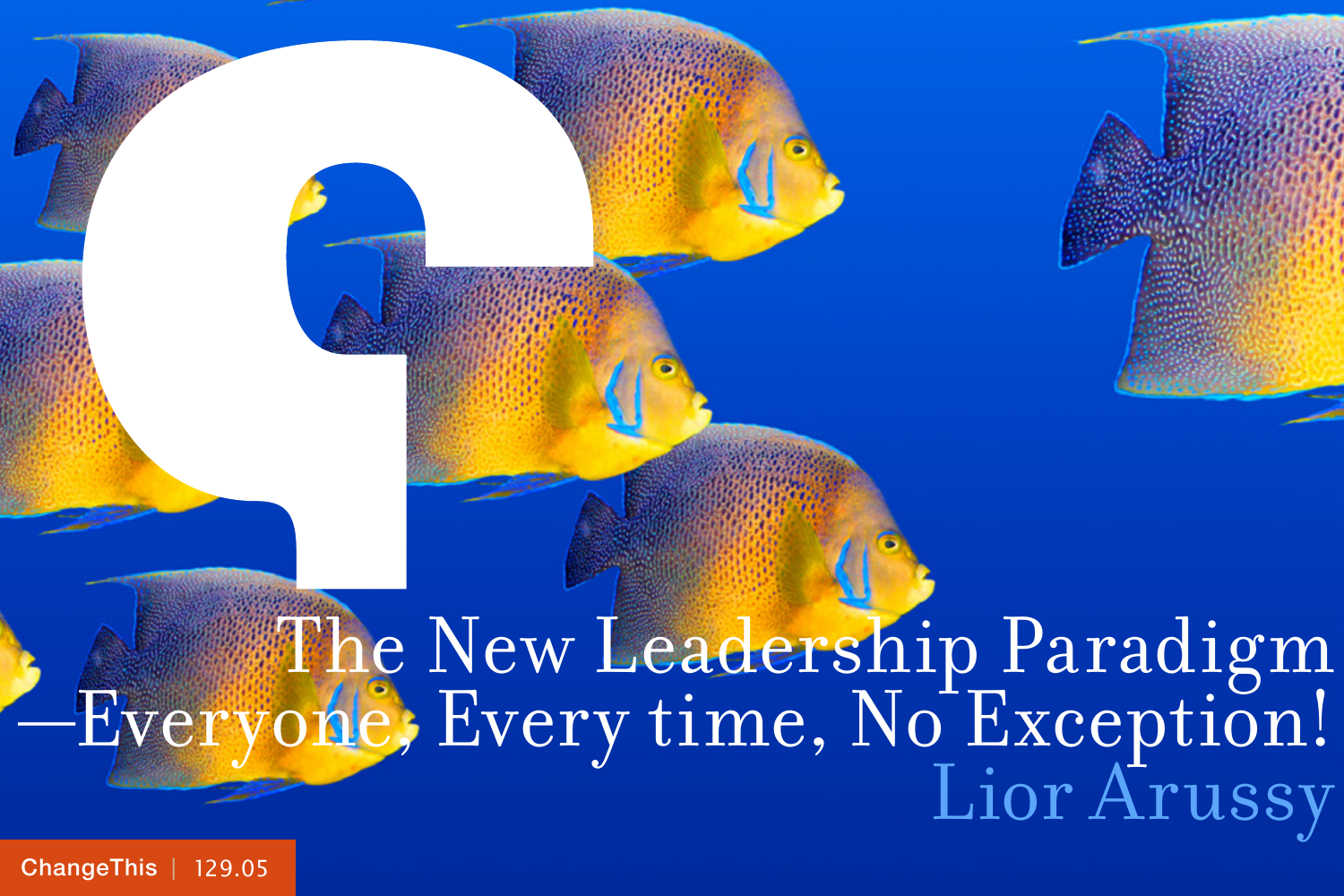# Organizations and leaders are facing today the convergence of three mega trends that are reshaping their value proposition, their customer relationships, and their talent engagement.

Alone, each of these mega trends is a significant challenge to face. Together they present either an existential threat to the business or an evolutionary opportunity. By and large, most leaders are neither ready nor equipped to address these changes.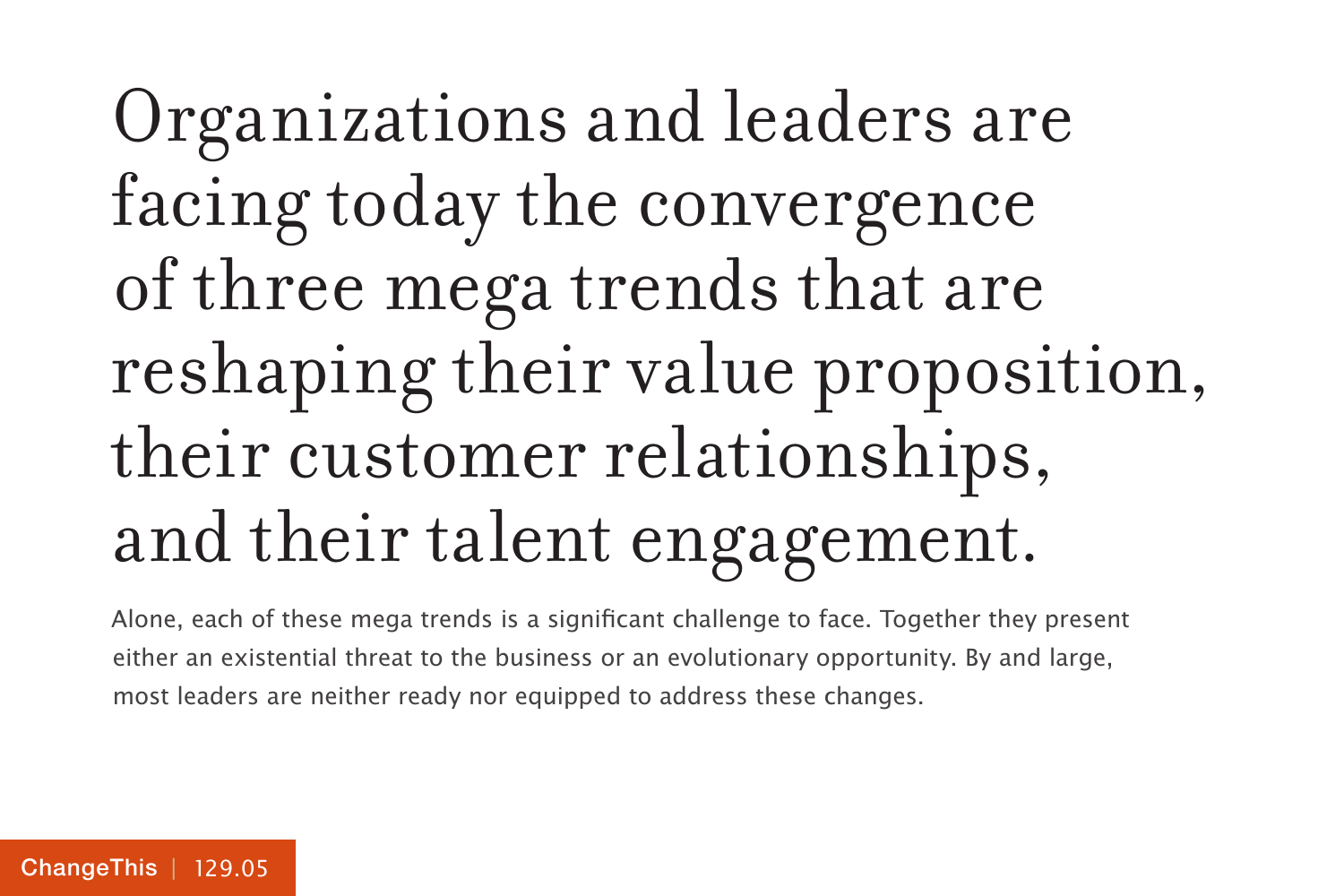#### **MEGA TREND #1:** The Transparency Era

In the past, organizations were able to create a perfect image of themselves through carefully crafted marketing efforts and public relations activities. The world in general, and customers in particular, saw what the leaders wanted them to see and, as a result, developed the deliberately designed perceptions those organizations wanted them to have. Elements such as the organization's operation, process or culture were kept hidden from the public eye. The prevalent thought was: "It's none of their business." Companies could run a nasty sweat shop in the back end as long as the front of the house was carefully portrayed in the right Pantone colors chosen by a glitzy branding agency hired to put lipstick on a pig. The days of controlled images are gone.

Today the complete operation, all the way to the salary of the lowest paid call center employee, is displayed for all to judge and comment upon. Organizations and leaders have discovered that this new reality has zero PR protection fig leafs. They are there in their birthday suits facing the naked truth and required to defend EVERYTHING they do. In an era of complete transparency where even one comment in a "closed doors" meeting can cost a presidential candidate his potential presidency, leadership needs to be redefined, and new skills developed, to deal with the 24/7/365 truth telling.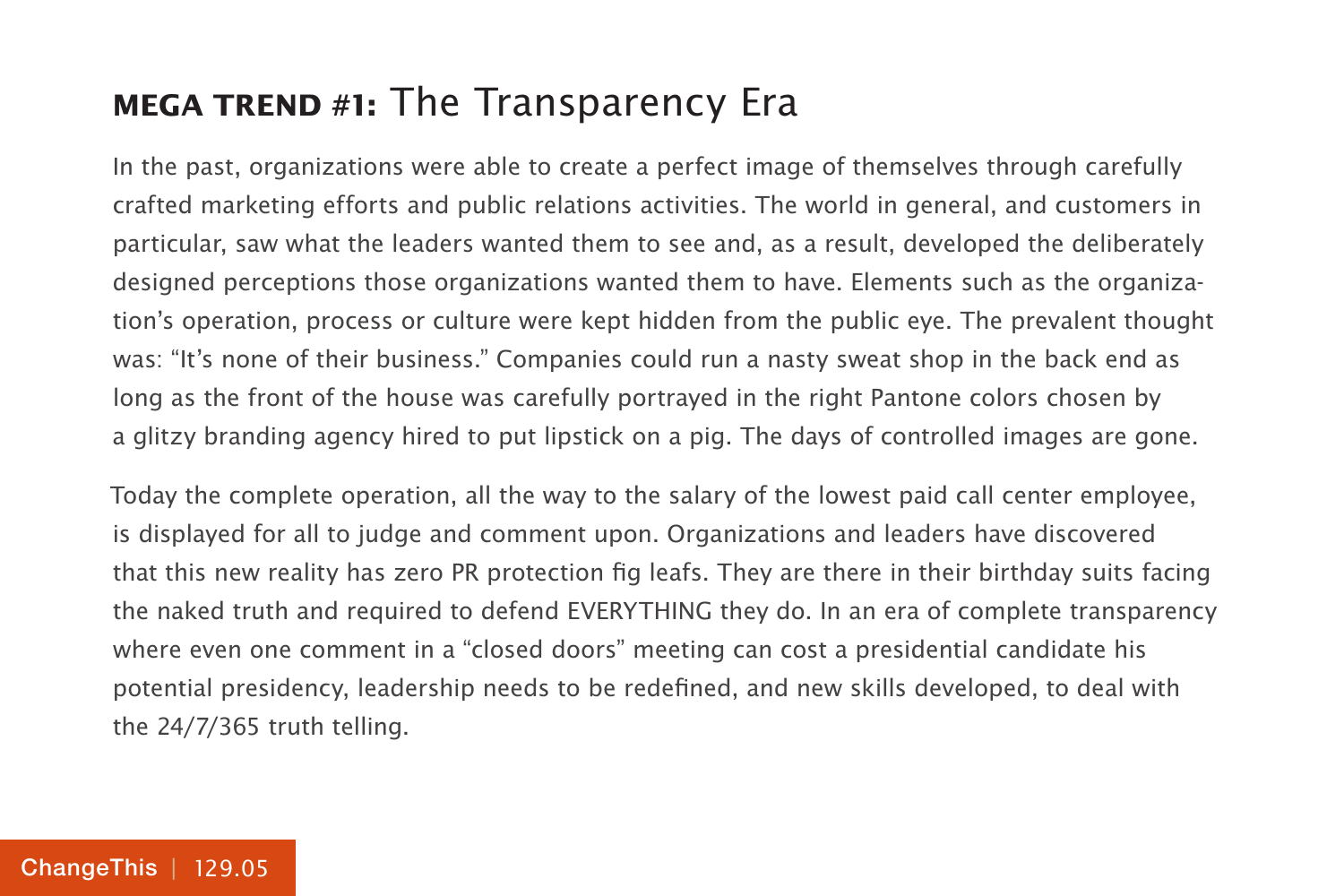#### **MEGA TREND #2:** Change Is No Longer an Event; It Is a Life Reality

We used to be able to have change management department that would usher in new changes such as a new technology platform or new regulation based policies. Life was, by and large, quiet with several peaks of change related noise. Change was difficult but manageable. Today's speed of change is so rapid we can no longer call it change. Change implies some form of normalcy with occasional interruptions. The interruptions are now the new normal. From new technologies to evolving customer tastes to new competitive entrants challenging decade's old business models, change needs to be developed as a new skill set. The speed of change will not allow for traditional debates and decision-making processes. Change needs to be accepted, embraced and executed on a daily basis. This requires leaders to develop new competencies in order to handle change as a new life reality.

*In the past, organizations were able to create a perfect image of themselves through carefully crafted marketing*   $\epsilon$   $\epsilon$  In the past, organizations were able to create a perfect image of themselves through carefully crafted marketing efforts and public relations activities. ... The days of controlled *images are gone.*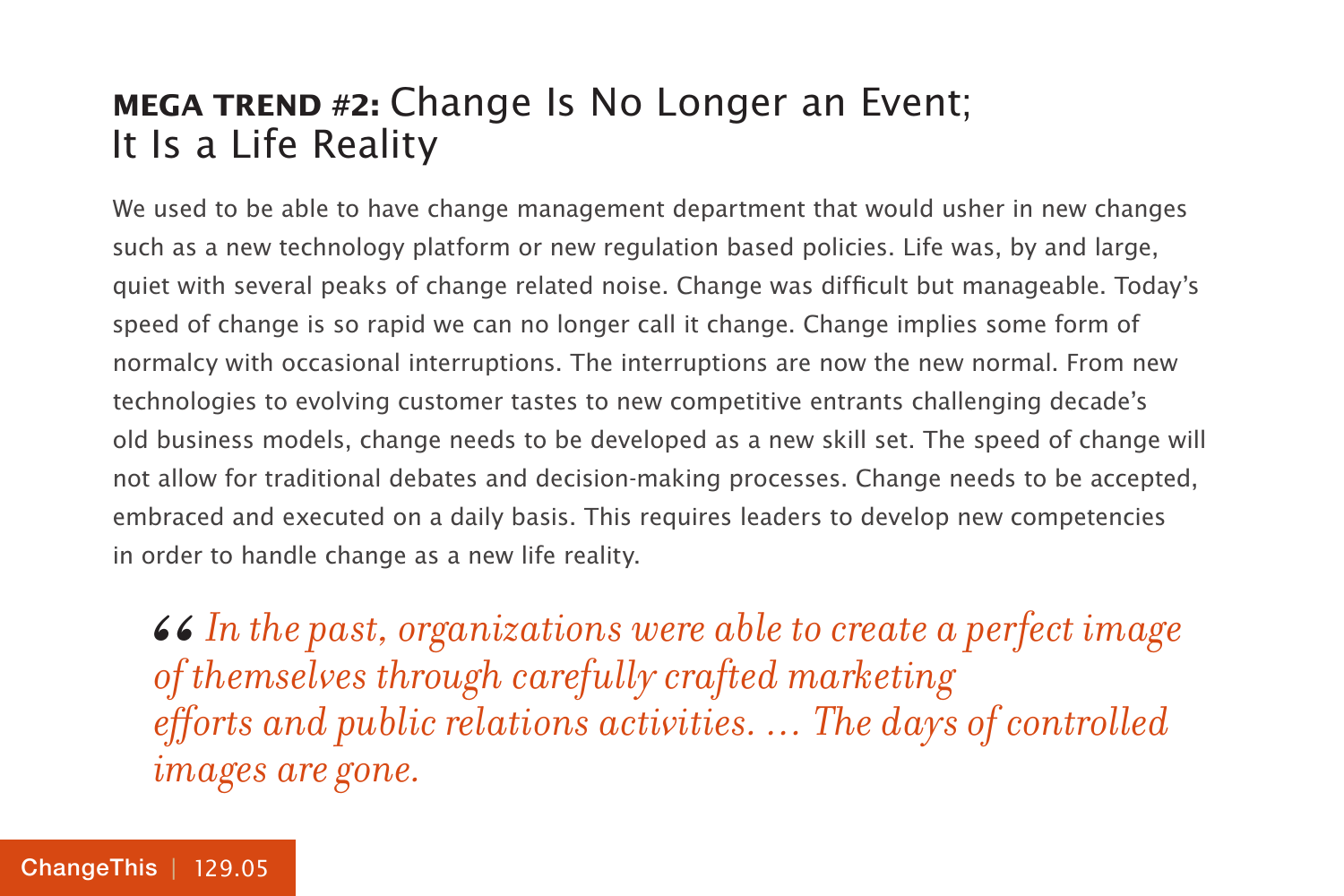#### **MEGA TREND #3:** Redefining the Value Proposition as "Purpose and Passion"

The evolution of organizations' value proposition from products to services and then to experiences, has reached its ultimate destination: purpose and passion. The quality of products has increased dramatically in past decades and process efficiencies were created through programs like Lean and 6 Sigma. Today's customers are seeking purposed based vendors who match their value system. They seek to partner with passionate organizations that deliver authentic value. The definition of value through purpose and passion brings with it a new challenge for leaders. What is the purpose of the organization, and how do you bring the passion to life in a way that will be authentic and appealing?

This change is ten times more difficult when dealing with Generation Y, who seem to demonstrate very little respect for authority and bureaucracy, as well as veteran employees, who are cynical after years of cost reduction efforts and borderline exhaustion from being understaffed and overworked. Employee engagement surveys have consistently showed a near 30% level of engagement among employees while the remainder 70% of the employees are either disengaged or actively disengaged. It will be extremely difficult to demonstrate purpose-centric, passion based performance when 70% of your workforce doesn't care to even show up to work.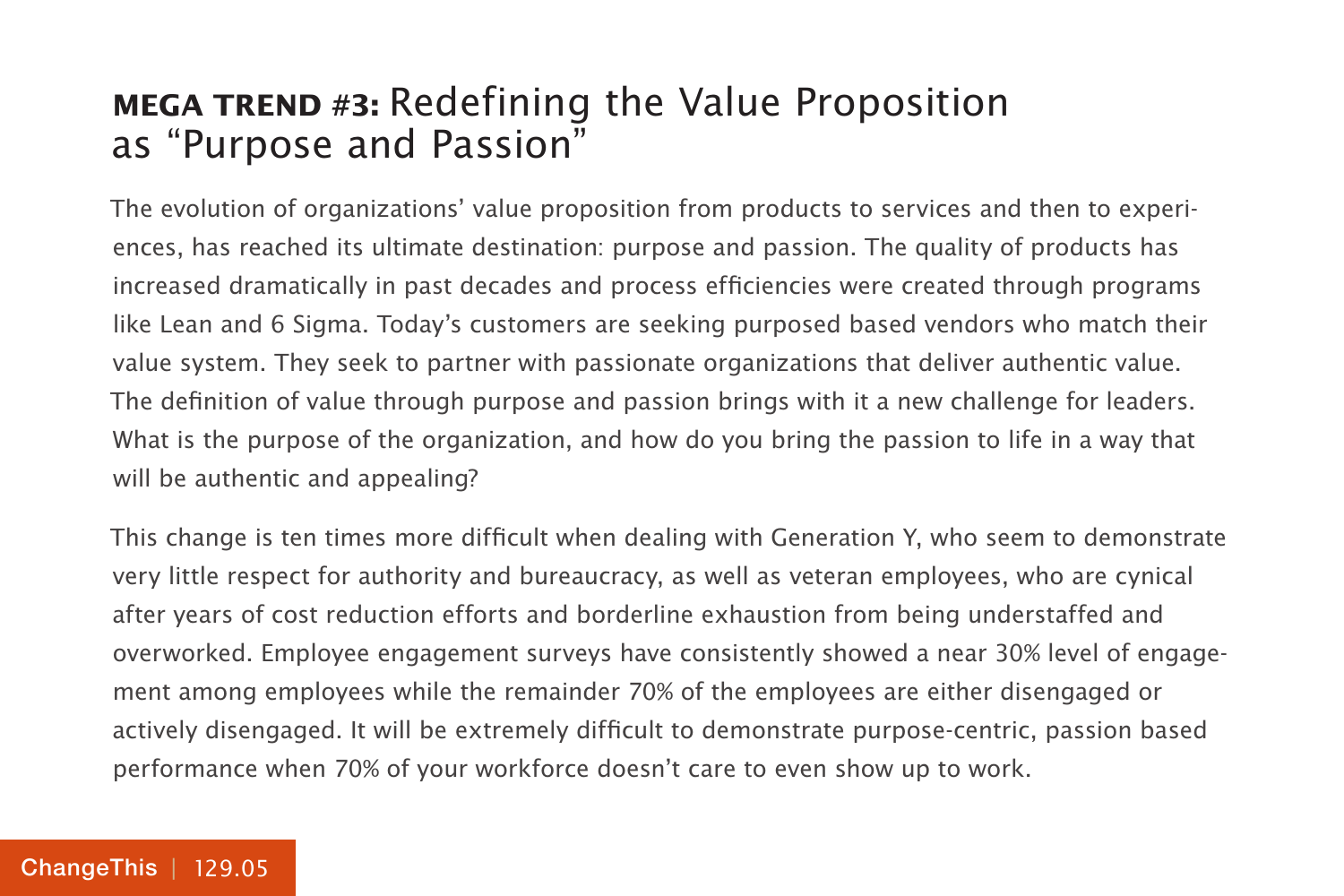Adapting to the transparency era can be a daunting task. Catching up to the speed of change can be a breathless race, and inspiring cynical employees can almost be seen as mission impossible. Together, they require a new approach to dealing with this convergence of mega trends.

#### From Centralized to Distributed Leadership

Traditional ways to address evolving trends would usually include some form of senior leadership meeting, usually in some 5 star resort, to discuss and evaluate the options. The chief strategy officer would present the options and, after 6 months of further deliberation, a town hall meeting would be conducted where the CEO would share the "New Vision" with all employees. Everyone, then, would be expected, often with few tools and little guidance, to go and execute the new strategy. If budget allowed, employees would be treated to a new mug or t-shirt with a nicely designed logo of the "New Vision." This centralized leadership approach was based on the belief that a few top leaders stir the big organization by their sheer power, insight, decisions and budget allocation. In this centralized leadership model, a few executives did the leading. The rest followed.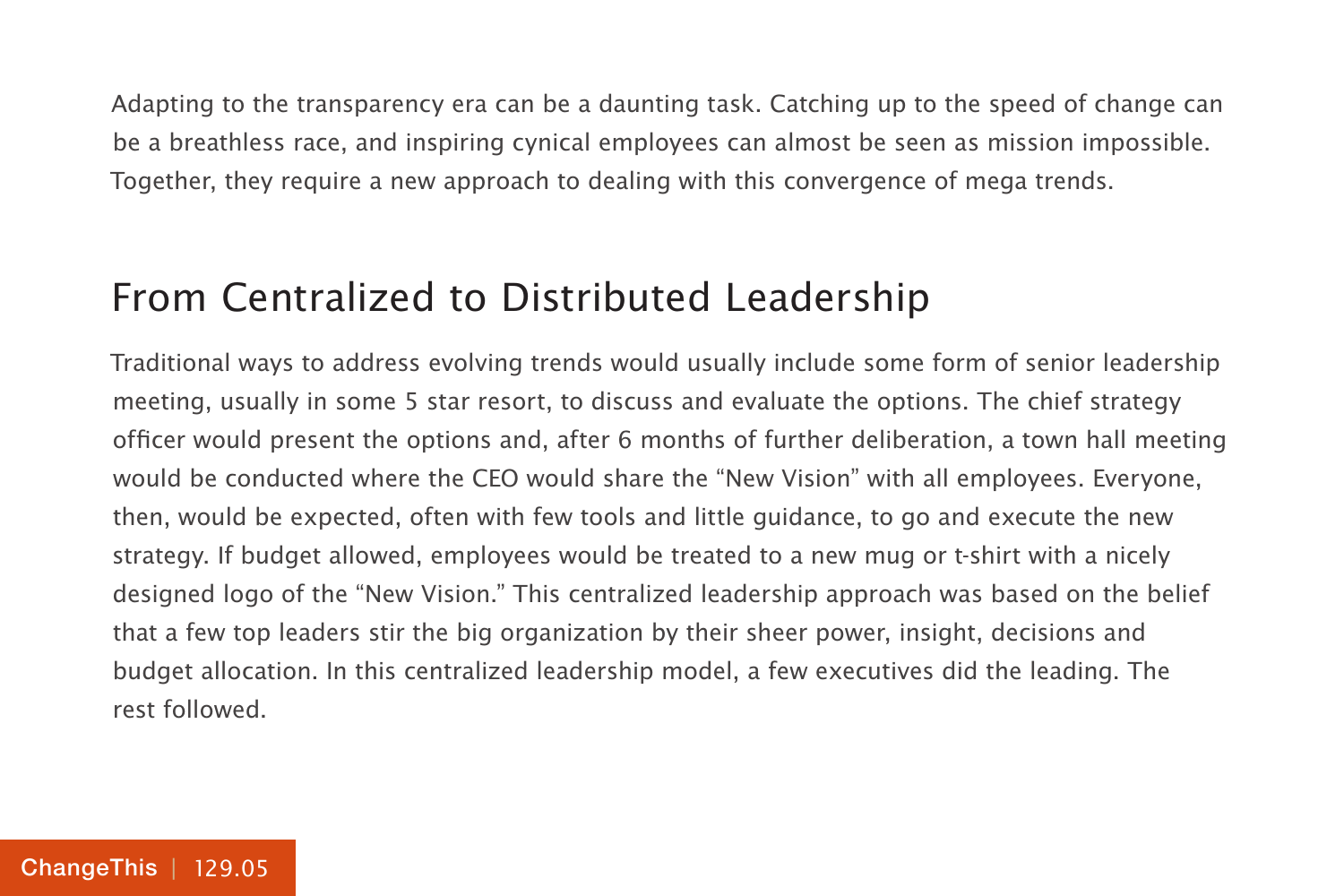When carefully examining the mega trends we discussed above, we can conclude that the era of centralized leadership is over. Purpose and passion are not the outcome of a PR campaign, but rather the result of thousands of employees' performances every day with customers. And there is no budget large enough that an executive can use to force his employees to smile sincerely in the transparency era (to smile- yes; sincerely is their personal choice). Every employee is exposed to the same level of scrutiny. When every cell phone is a broadcasting device, every employee is a CEO holding full responsibility, on behalf of the organization, to his or her actions and decisions. The speed of change requires adoption at the execution, not only the decision, level of the organization. We no longer have time for lengthy debates and acceptance. Embracing change ought to be done faster and at every function and department level. Welcome to distributed leadership.

We define distributed leadership as a practice in which every employee at every interaction is fully empowered to act in the best interest of the customer and the organization. The assumption that the employees bear full ownership, at the moment of truth, of making and executing the right decisions. Distributed leadership is not another new package for the old empowerment mantra. (Although, advancement in that area was less than impressive.) It is a new foundation to developing, managing and innovating the organization through the sum total of everyone's decisions. It is about defining the ownership of leadership on every employee and providing them with the tools and knowledge to perform to the new purpose- and passion-based value proposition.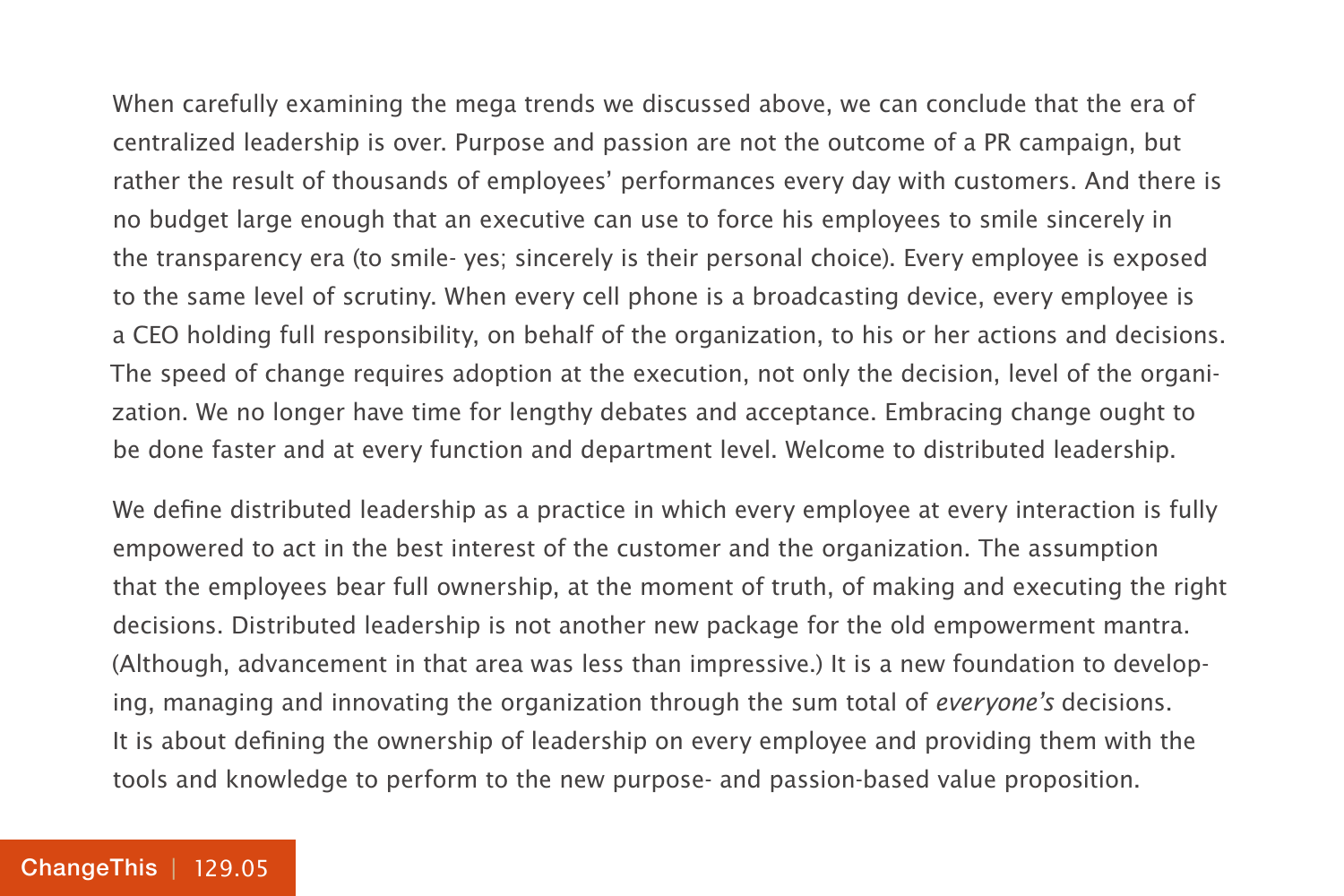#### Distributed Leadership: Questions to the New Path

To approach the distributed leadership challenge, leaders and organizations should examine their leadership platform and how ready is it to become a distributed leadership model that includes every employee. The following questions may guide the conversation. I deliberately chose not to prescribe a 5-step model, but rather address the evolution towards distributed leadership as a series questions in which the answers should be crafted by each organization, based on its own DNA and cultural environment.

*The era of centralized leadership is over. Purpose and passion are not the outcome of a PR campaign, but rather the result of thousands of employees' performances every day with customers. … Welcome to distributed leadership.* 66<br>*pa*<br>*the*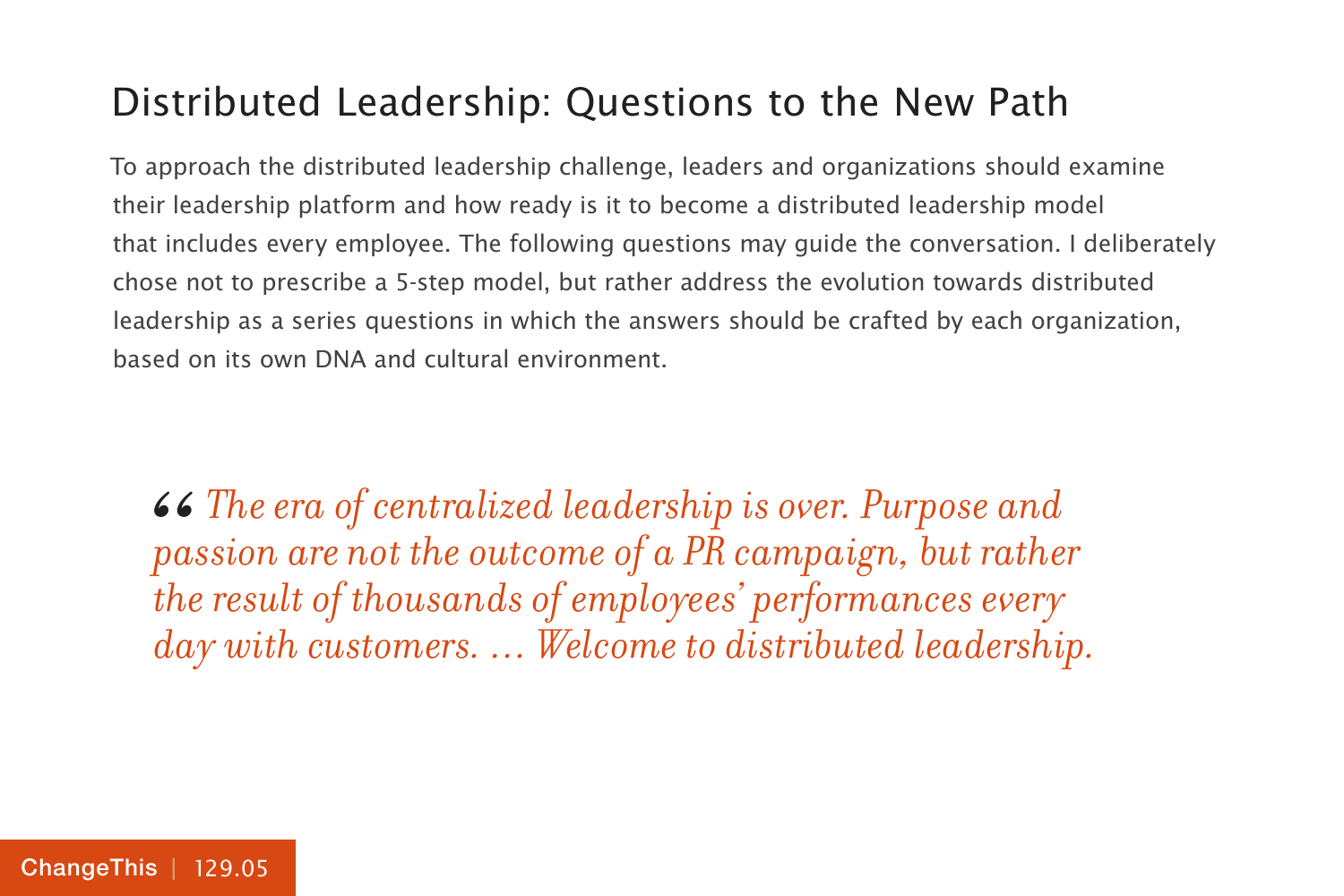Adapting to distributed leadership requires more than just a rational decision and a plan. It involves emotional concessions and personal realizations on the part of senior executives as to how they see their role and what they seek to get from it. Hence, the approach of utilizing questions to provoke new thinking while allowing each individual reach his or her own path to distributed leadership.

- 1. As a leader, how do you define your power?
- 2. What is the purpose of your leadership? Why are you willing to endure the hardship of leadership?
- 3. What degree of trust do you have in your employees? What would you trust them to do? What wouldn't you trust them to do?
- 4. What is the reason for the lack of trust? Lack of tools? Information? Practice?
- 5. What percentage of your employees rise up and embrace the challenge of leadership? For those who wouldn't, why?
- 6. What percentage of your employees believe that the organization exist to achieve a goal greater than money and profits?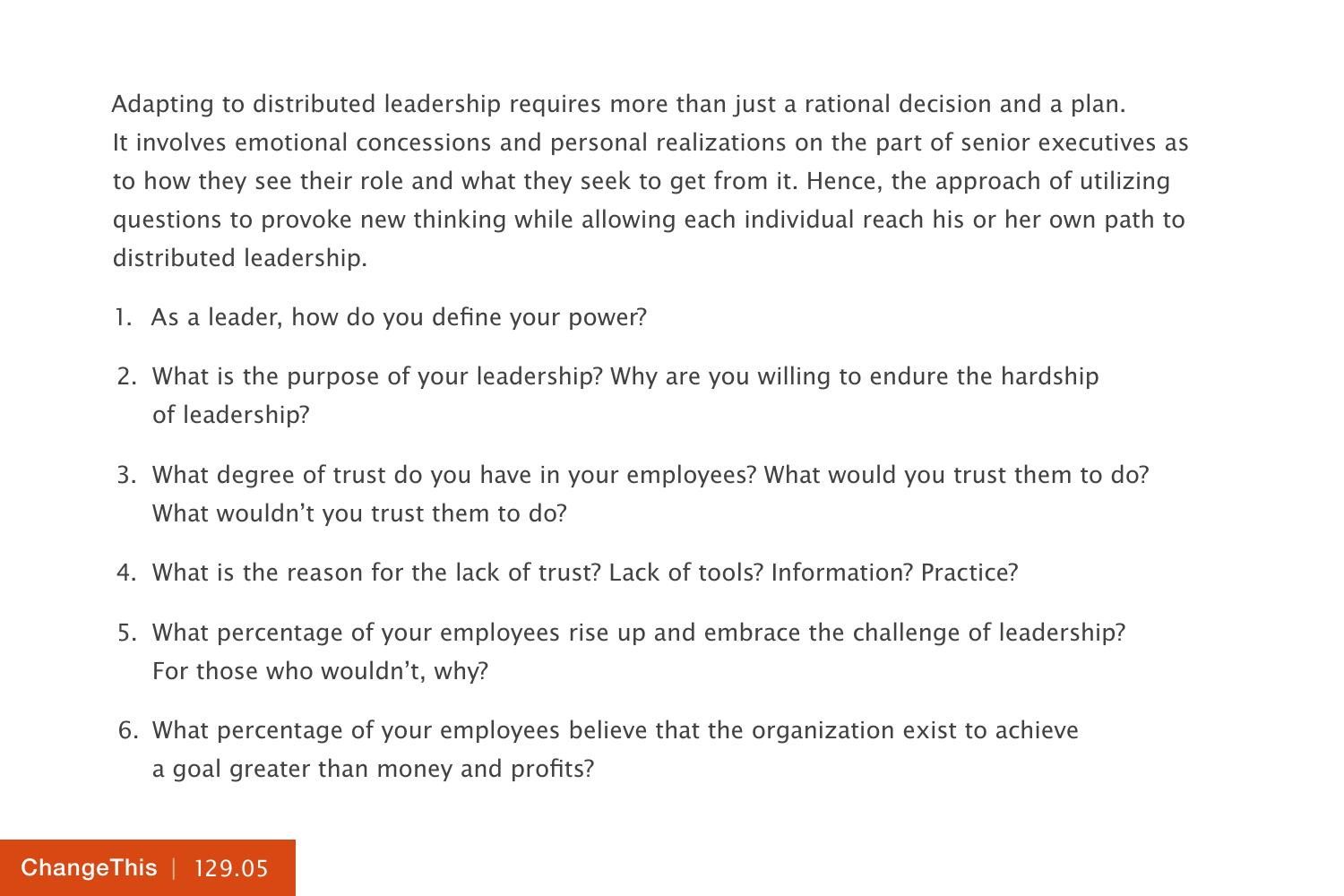- 7. What percentage of your employees truly love the products and services you provide?
- 8. Do they find personal fulfillment in impacting customers? Do they know what their impact is?
- 9. What percentage of the decisions will favor the customer first?
- 10.How often does your organization evolve and change?

Engaging in these questions in an honest and open way will enable you to determine the level of readiness you have for distributed leadership both personally and organizationally. Distributed leadership, in light of the aforementioned mega trends, is not really an option. But the pace in which you will adapt to it will determine if you will lead the trends evolution or be led by them.

*Adapting to distributed leadership requires more than just a rational decision and a plan. It involves emotional concessions and personal realizations on the part of senior executives as to how they see their role and what they seek to get from it.* 66<br> *a r*<br> *an*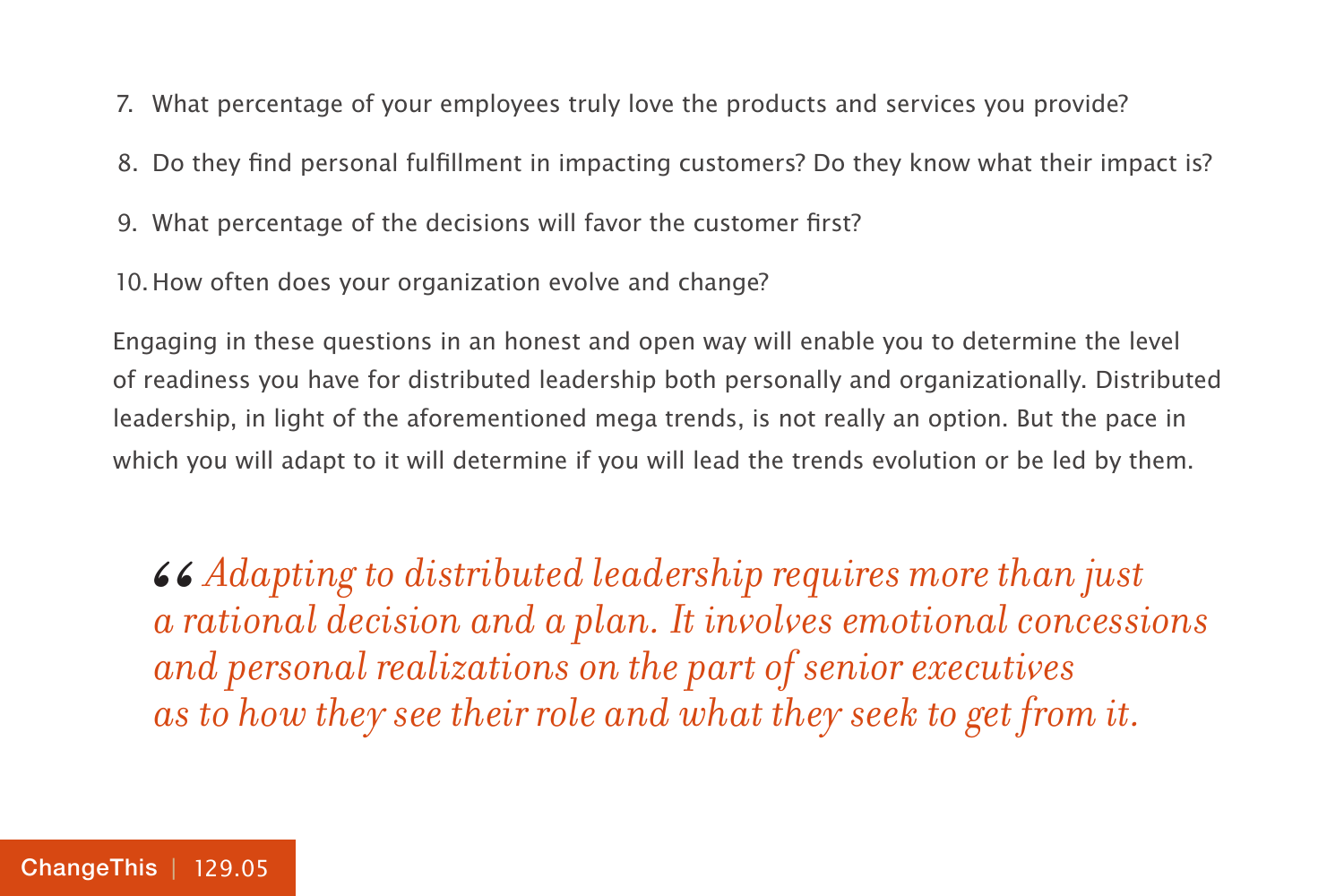#### The Two Questions That Will Steer the Ship

One of the most difficult elements of the shift to distributed leadership is the requirement that senior executives will now share equally with all their employees (and, for that matter, their customers) the answer to a single question. It is a question they not only don't know how to answer, but often times refuse to answer: "Why?"

When coaching executives to start with the "why" when they task employees, some get offended. What I recognized is that many of the offended executives are products of the seventies or eighties management paradigms. They simply mirror their managers' behaviors and, as such, are puzzled by the expectations to explain themselves to employees. They almost view doing so as a humiliating exercise that lowers their status in the eyes of their employees. They are right about one thing. Managers in the seventies and eighties did not bother to explain "why." Employee engagement had a standard look: the paycheck. You got one, you are engaged. You lost it, you are disengaged. Needless to say, we have evolved since then. To combat corporate cynicism and adapt to new employment expectations, we need to learn to explain "why" and engage employees on a human level. We need to treat them as leaders by providing them the rationale behind decisions so they can relate to it, internalize it and apply it in their own decision making. Think about the "why" as the ultimate leadership coaching.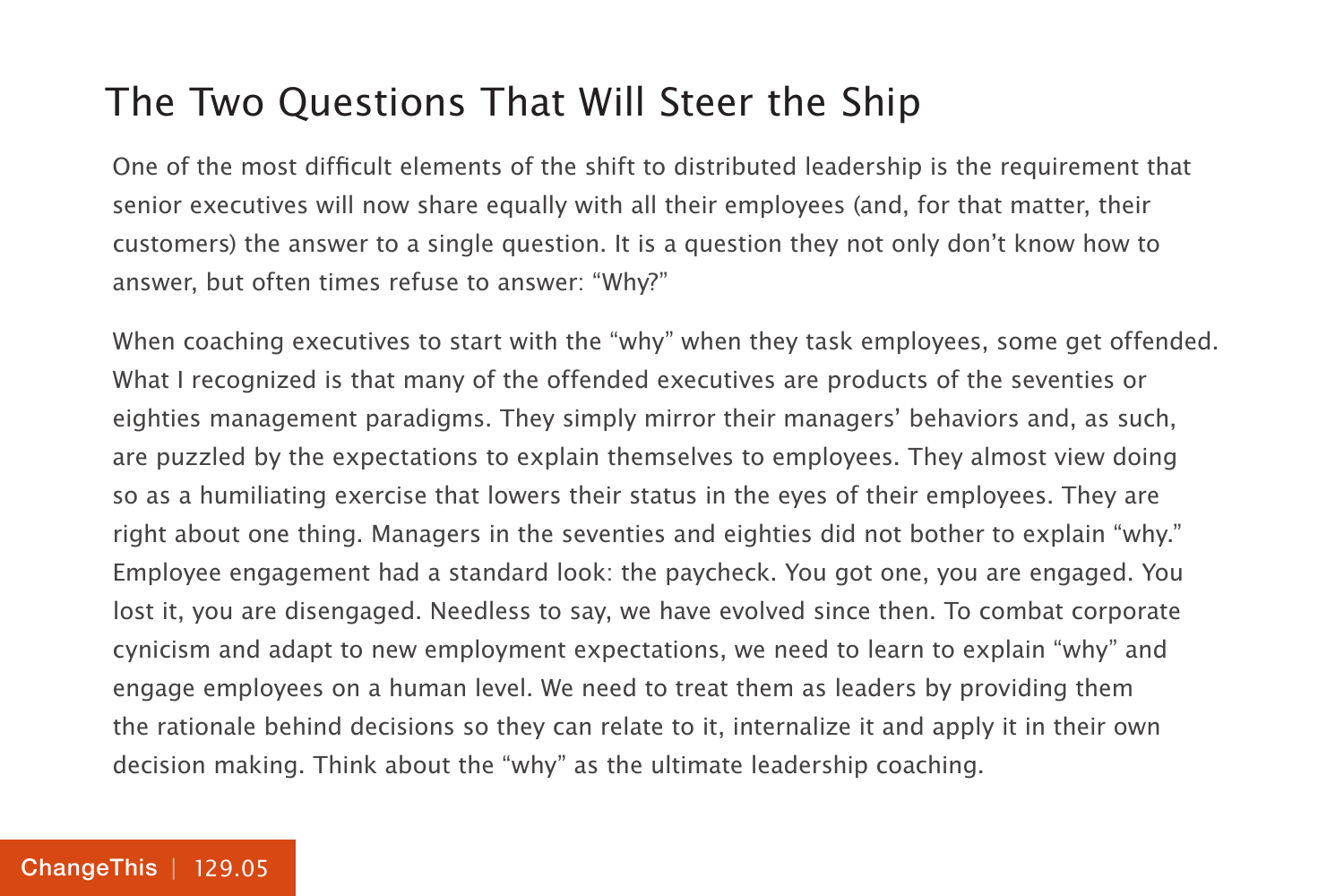The next question that can set your organization free from the shackles of the centralized leadership and steer you towards distributed leadership is "what's next?" Organizations today seek to "repeat and reinforce." They are focused on the question, "what's best?" They seek best practices and try to institutionalize them. Institutionalizing practices and processes is the exact opposite of moving and evolving at the speed of light. It is a constant attempt to control behaviors, and it does not free employees to innovate and adapt.

*Institutionalizing practices and processes is the exact opposite of moving and evolving at the speed of light. It is a constant attempt to control behaviors, and it does not free employees to innovate and adapt.*  66<br> *op*<br> *It i* 

By focusing on "what's next," you accept that whatever happened yesterday was good for yesterday. You do not attempt to stretch old formulas of success over new domains of challenges. Instead, condition the organization to embrace and seek the change in its earlier form. You create an environment of welcoming innovation every day, in every action and at every function.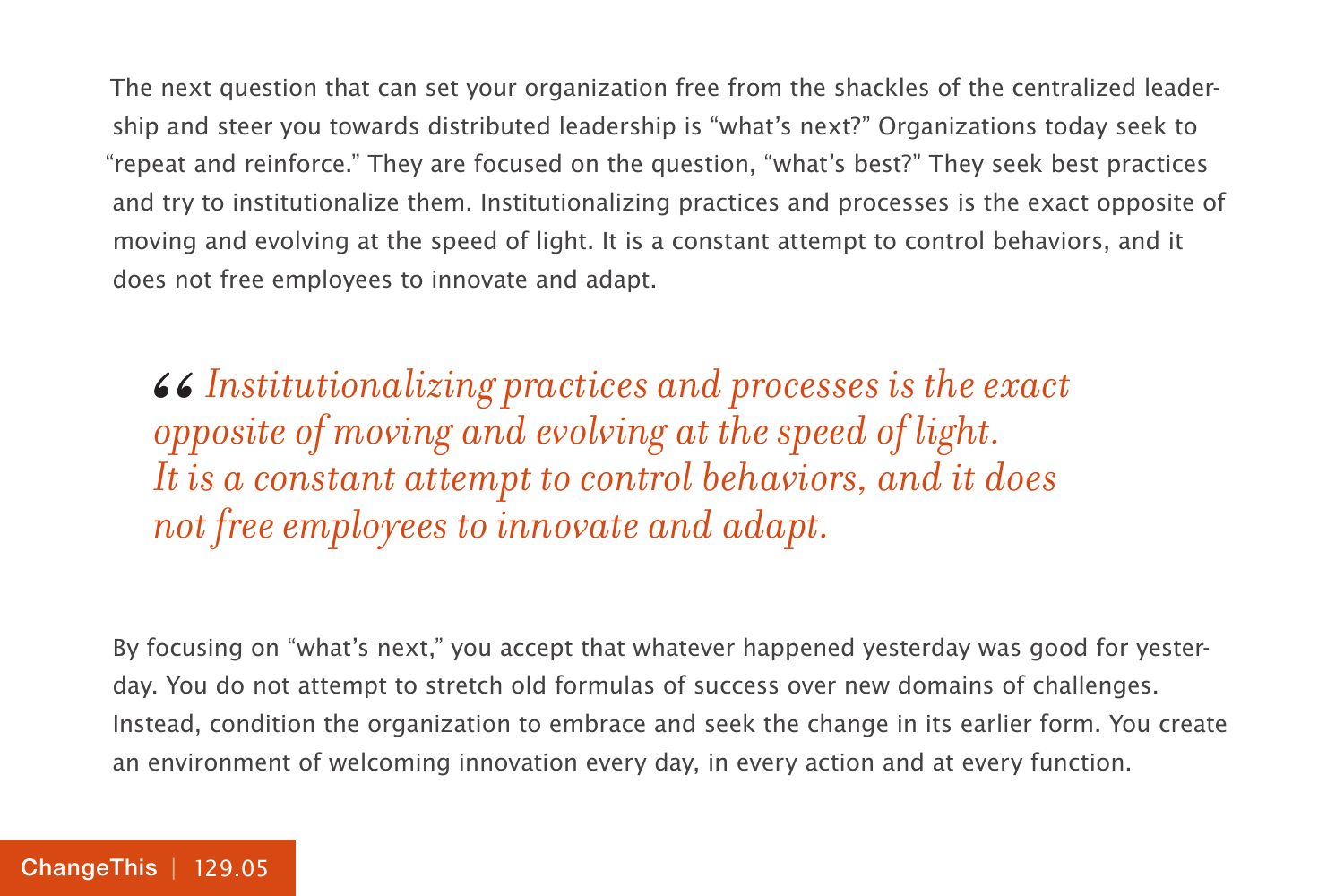Distributed leadership is the answer to the combination of the era of transparency, change as the new romance and the purpose driven customer. It shifts the responsibility of leadership from a few senior leaders to thousands of employees. In reality, leadership has already been distributed when employees are expected to create exceptional experiences in every interaction and adapt to changing customers' demands and expectations. Transparency requires everyone in the organization to become a chief spokesperson and defend the organizations' actions. Adaptation to change is happening faster than we are willing to admit. (Is anyone still play Angry Birds?) In short, distributed leadership is creeping into your organization as we speak. The only difference is that we are not planning for it and executing against it deliberately. **That is, at the end of the day, the biggest difference between the accidental leader and the one who plans for successful leadership.**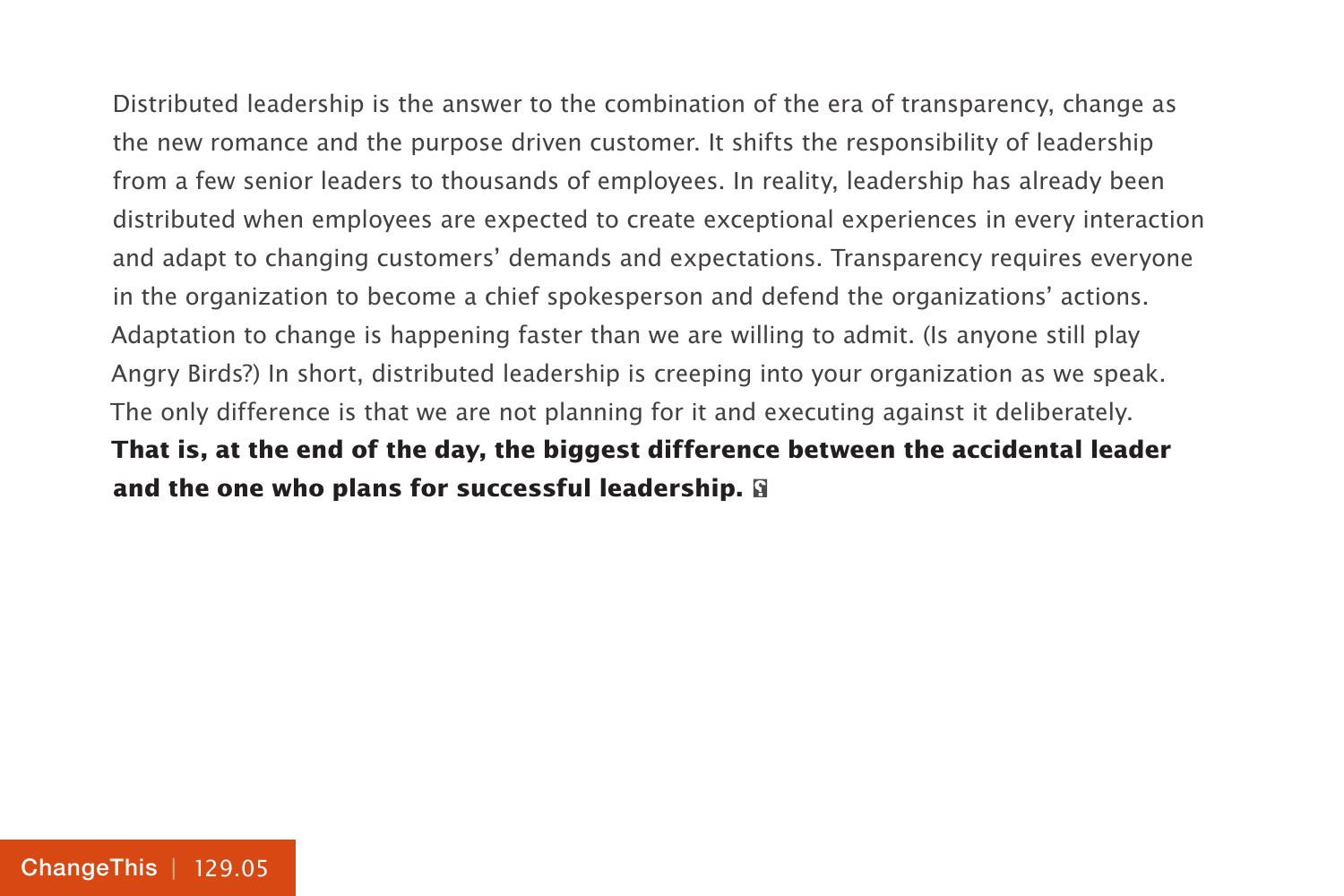### Info



#### **BUY THE BOOK** | Get more details or buy a copy of [Exceptionalize It](http://800ceoread.com/products/exceptionalize-it-revised-lior-arussy-english?selected=192414).

**ABOUT THE AUTHOR** | One of the world's authorities on customer experience and customer centric transformation, Lior Arussy's strategic framework converts organizations from product- to customer-centricity. It is drawn from his work with some of the world's leading brands: Mercedes-Benz, Royal Caribbean Cruises, Thomson Reuters, HSBC, E.ON, FedEx, SAP, University of Pennsylvania, and Johnson and Johnson. His achievements were recognized by Consulting Magazine which named his company among the Top 7 consulting companies to watch in 2015 and by CRM Magazine who honored him with their Influential Leaders award.

- → **SEND THIS** | [Pass along a copy](http://www.changethis.com/128.01.OverfishedOceanStrategy/email) of this manifesto to others.
- **→ SUBSCRIBE** | Sign up fo[r e-news](http://changethis.com/page/show/e_mail_newsletter) to learn when our latest manifestos are available.

This document was created on May 13, 2015 and is based on the best information available at that time. The copyright of this work belongs to the author, who is solely responsible for the content. This work is licensed under the Creative Commons Attribution-NonCommercial-NoDerivs License. To view a copy of this license, visit [Creative Commons](http://creativecommons.org/licenses/by-nc-nd/2.0/) or send a letter to Creative Commons, 559 Nathan Abbott Way, Stanford, California 94305, USA. Cover image from [Veer.](http://www.veer.com/) You are given the unlimited right to print this manifesto and to distribute it electronically (via email, your website, or any other means). You can print out pages and put them in your favorite coffee shop's windows or your doctor's waiting room. You can transcribe the author's words onto the sidewalk, or you can hand out copies to everyone you meet. You may not alter this manifesto in any way, though, and you may not charge for it.